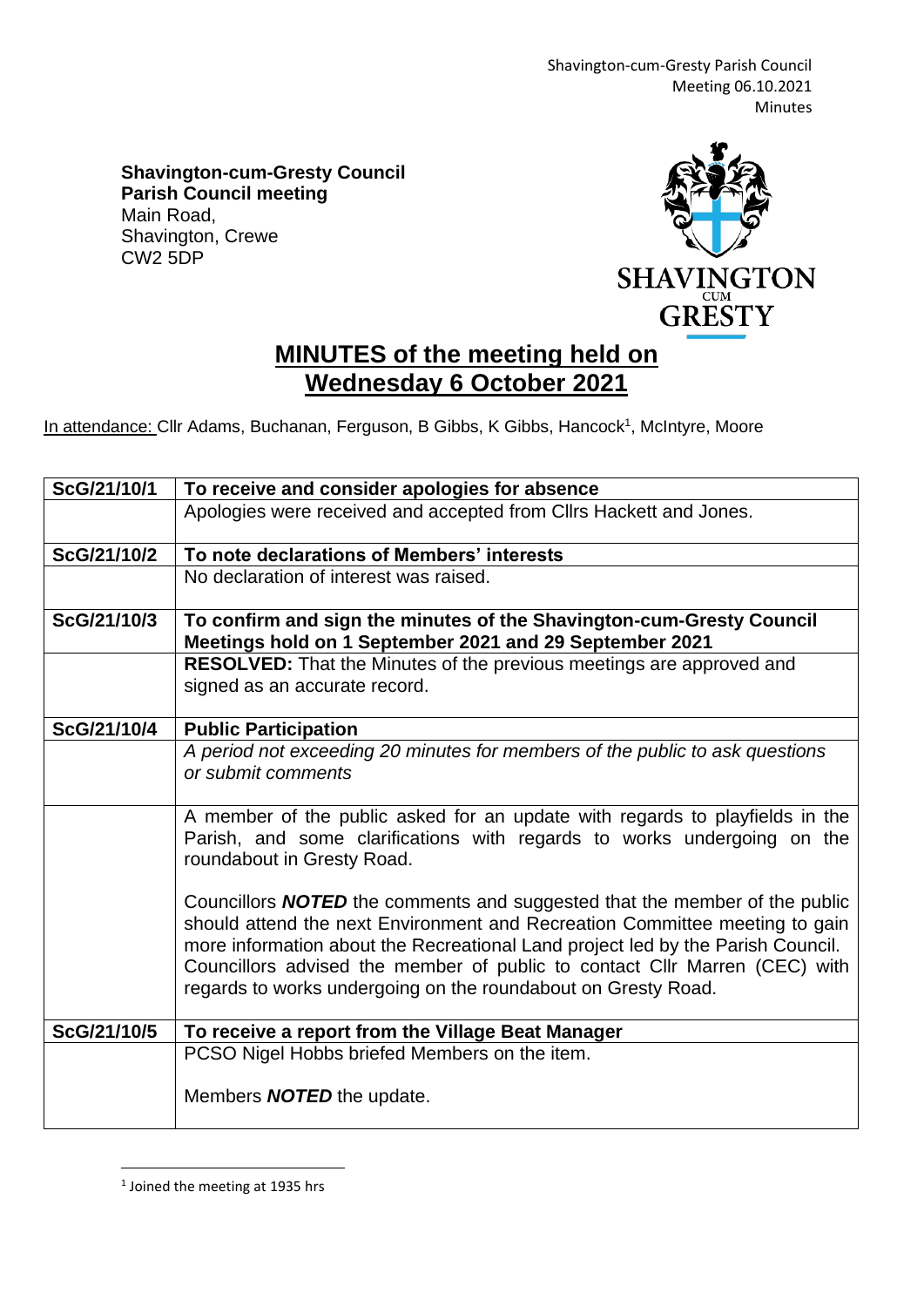| ScG/21/10/6 | To receive an update on Cheshire East Council's plans affecting the<br><b>Parish Council from Cllr Marren (CEC)</b>                                                                                                                                                                                                                         |
|-------------|---------------------------------------------------------------------------------------------------------------------------------------------------------------------------------------------------------------------------------------------------------------------------------------------------------------------------------------------|
|             | Members <b>NOTED</b> the report.                                                                                                                                                                                                                                                                                                            |
| ScG/21/10/7 | To receive updates from Committee Chairs in relation to meetings held<br>since the previous Shavington-cum-Gresty Parish Council meeting on 1<br>September 2021 or any items arisen since then:                                                                                                                                             |
|             | <b>Committee: Community and Environment Committee</b><br><b>Chair: Councillor K Gibbs</b><br>Meeting held 22 <sup>nd</sup> September 2021<br>Items for consideration:                                                                                                                                                                       |
|             | that the DRAFT Community and Engagement budget 2022/23 is<br>i.<br>recommended to Full Council as described in the budget setting process,<br>with the following amendments:                                                                                                                                                                |
|             | • That the Queen Jubilee cost code is merged it with the Event 1 - Village<br>Festival cost code<br>That the Event $1 -$ Village Festival budget is increased to £3,500<br>$\bullet$                                                                                                                                                        |
|             | <b>Committee: Finance Committee</b><br><b>Chair: Cllr Hackett</b><br>Meeting held 29th September 2021<br>Items for consideration:                                                                                                                                                                                                           |
|             | that the DRAFT Finance budget 2022/23 is recommended to Full Council<br>ii.<br>described in the budget setting process, with the following<br>as<br>amendments:<br>• Website subscription £2,100<br>• Website transparency £1,000 (the Community Manager is asked to<br>request an estimate from the supplier)<br>Office expenditure £1,000 |
|             | that the Parish Council Financial Risk Assessment is approved and<br>iii.<br>recommended to Parish Council subject to the following amendment<br>being made:<br>Hire Charges: all booking must be paid in advance                                                                                                                           |
|             | <b>Committee: Environment and Recreation Committee</b><br><b>Chair: Councillor Ferguson</b>                                                                                                                                                                                                                                                 |
|             | <b>Committee: Village Hall Committee</b><br><b>Chair: Councillor McIntyre</b>                                                                                                                                                                                                                                                               |
|             | <b>Committee: Staffing Committee</b><br><b>Chair: Councillor Buchanan</b>                                                                                                                                                                                                                                                                   |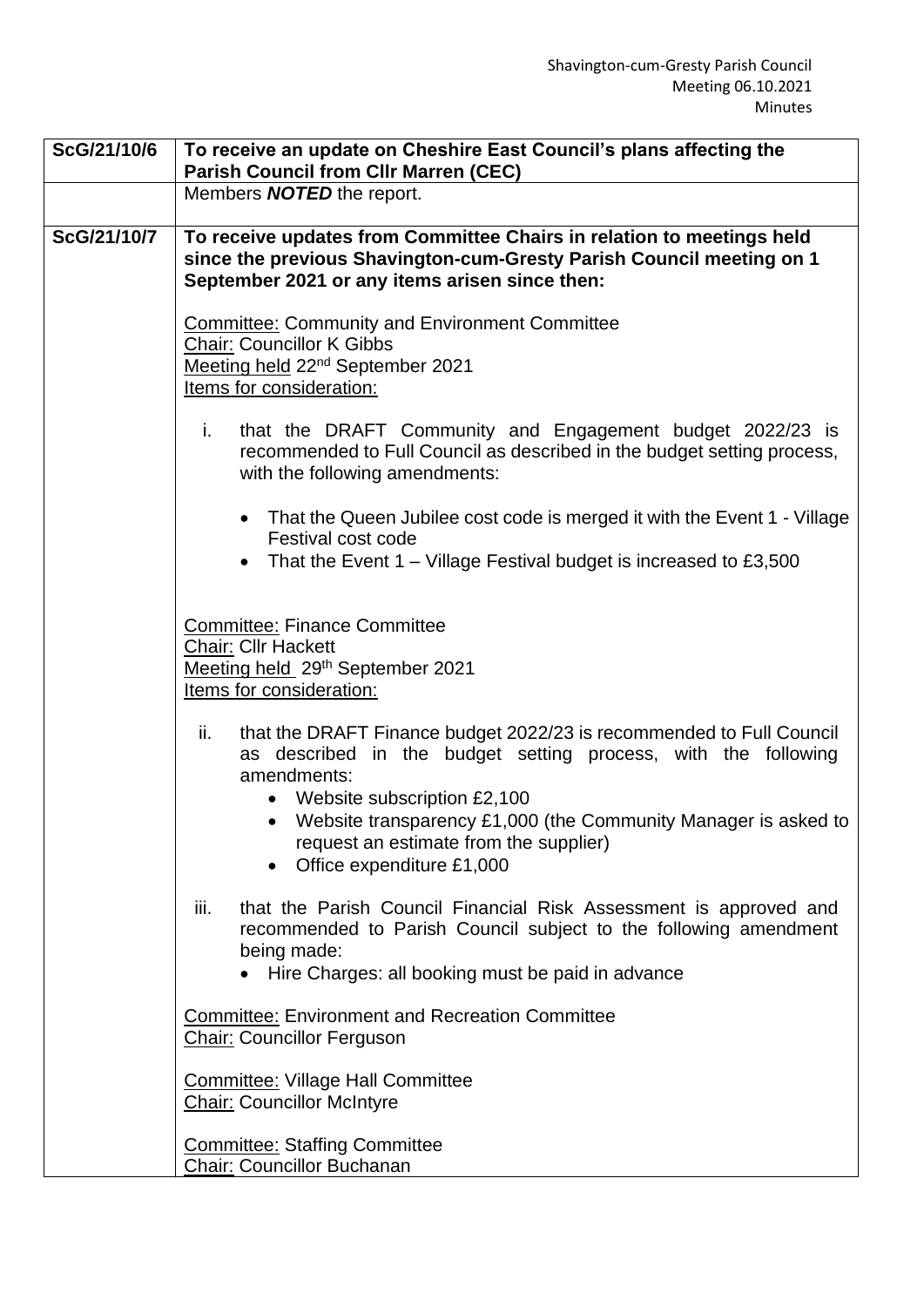|              | Members <b>NOTED</b> the update.                                                               |
|--------------|------------------------------------------------------------------------------------------------|
|              |                                                                                                |
| ScG/21/10/8  | To note and approve payments since the previous meeting                                        |
|              | Members <b>NOTED</b> the report.                                                               |
|              |                                                                                                |
|              | <b>RESOLVED:</b> that the payments since the last meeting are approved.                        |
|              |                                                                                                |
| ScG/21/10/9  | To consider to approve the next round of payments                                              |
|              | Members <b>NOTED</b> the report.                                                               |
|              |                                                                                                |
|              | <b>RESOLVED:</b> that payments are approved.                                                   |
|              |                                                                                                |
| ScG/21/10/10 | To note the conclusion of audit and to consider the external auditor                           |
|              | report and certificate                                                                         |
|              | Members <b>NOTED</b> the conclusion of audit and the external auditor report and               |
|              | certificate.                                                                                   |
|              |                                                                                                |
| ScG/21/10/11 | To consider making a comment to Cheshire East Council with regards to                          |
|              | the Local Government Association new model code of conduct                                     |
|              | Members <b>NOTED</b> the year-to-date financial position of the Parish Council.                |
| ScG/21/10/12 | To consider making a comment to Cheshire East Council with regards to                          |
|              | the Local Government Association new model code of conduct                                     |
|              | Members <b>NOTED</b> the update.                                                               |
|              |                                                                                                |
|              | <b>RESOLVED:</b> that no comment is made.                                                      |
|              |                                                                                                |
| ScG/21/10/13 | To consider a report from the Parish Clerk with regards to Christmas                           |
|              | <b>Lights for the Village Hall</b>                                                             |
|              | Members <b>NOTED</b> the report.                                                               |
|              |                                                                                                |
|              | <b>RESOLVED:</b> not to proceed further with the Christmas lights display.                     |
|              |                                                                                                |
| ScG/21/10/14 | To receive and consider and update with regards to Shavignton-cum-                             |
|              | <b>Gresty Remembrance Service</b>                                                              |
|              | CIIr B Gibbs briefed Members with regards to the Shavington-cum-Gresty<br>Remembrance Service. |
|              |                                                                                                |
|              | Members <b>NOTED</b> the update.                                                               |
|              |                                                                                                |
|              | <b>RESOLVED:</b> that no change is made from the last year event format, with the              |
|              | only exception of the refreshment being offered at the end of the Service.                     |
|              |                                                                                                |
| ScG/21/10/15 | To receive and consider an update with regard to the Cheshire East                             |
|              | <b>Council Community Governance Review.</b>                                                    |
|              |                                                                                                |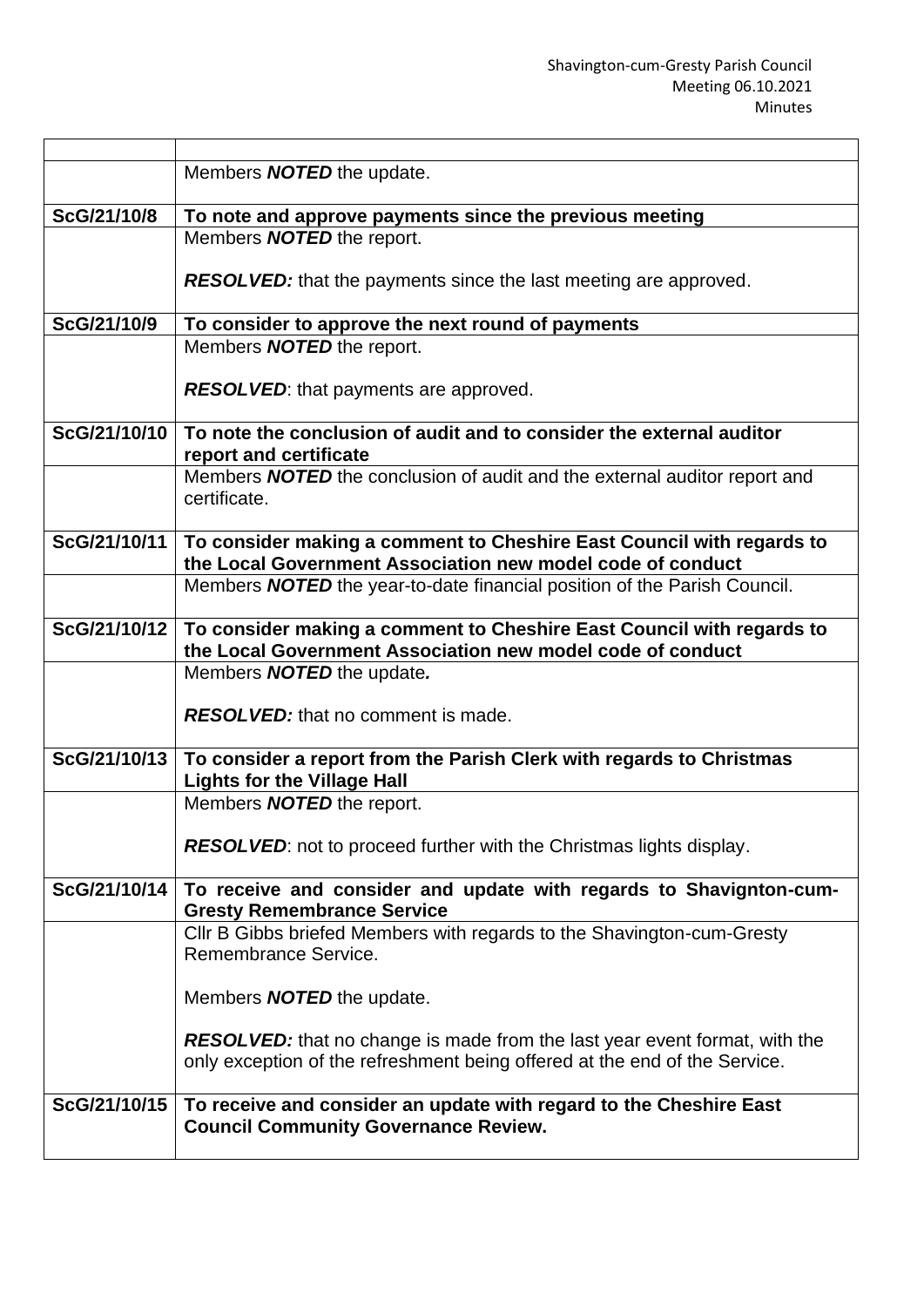|              | To consider to review the Parish Council alternative proposal approved<br>by the Council on 6 May 2021, in order to align the Parish Council view<br>with the data gathered from the community survey.                                                                                                                                                                           |
|--------------|----------------------------------------------------------------------------------------------------------------------------------------------------------------------------------------------------------------------------------------------------------------------------------------------------------------------------------------------------------------------------------|
|              | To note an update with regards to the Parish Boundary booklet and<br>Boundary Booklet Reminder, and to consider to allocate a budget to<br>cover the cost of design, printing and delivery                                                                                                                                                                                       |
|              | Members <b>NOTED</b> the report.                                                                                                                                                                                                                                                                                                                                                 |
|              | <b>RESOLVED:</b> that the Parish Council alternative proposal agreed in May, is<br>amended as follow "That in line with the result of the public consultation<br>undertaken the boundary with Rope, Crewe South, Wistaston (at Gresty Brook<br>adjacent to Pebble Brook playing field) remains unchanged, and aligned with the<br><b>Gresty Brook line."</b>                     |
|              | <b>RESOLVED:</b> that a budget up to £4,000 is allocated from reserve to cover the<br>cost of design, printing, delivery of the "Boundary Booklet" and "Boundary<br>reminder flyer" and related marketing activities. And that Councillors will volunteer<br>on Sunday 21 November to deliver the "Boundary Reminder flyer", under the<br>coordination of the Community Manager. |
| ScG/21/10/16 | To note and consider and update with regards to 140, Main Road and to<br>consider how to progress with the project.                                                                                                                                                                                                                                                              |
|              | CIIr B Gibbs briefed Members with regards to 140, Main Road.                                                                                                                                                                                                                                                                                                                     |
|              | Members <b>NOTED</b> the report.                                                                                                                                                                                                                                                                                                                                                 |
|              | <b>RESOLVED:</b> that in partnership with Wishing Well and YMCA, the Parish<br>Council organises focus groups with representative of community groups and<br>residents to define a shared vision for the building in order to direct the<br>business plan.                                                                                                                       |
| ScG/21/10/17 | To consider a proposal from Rhino Safety to undertake a Health and<br>Safety review and check of the Shavington Village Hall and to allocate a<br>budget from reserves                                                                                                                                                                                                           |
|              | Members <b>NOTED</b> the report from the Clerk.                                                                                                                                                                                                                                                                                                                                  |
|              | <b>RESOLVED:</b> that a budget of £500 + VAT is allocated from reserve and that the<br>Clerk is instructed to sign the contract.                                                                                                                                                                                                                                                 |
| ScG/21/10/18 | To consider making a response to the following planning applications                                                                                                                                                                                                                                                                                                             |
|              | a. Application 21/4784N <sup>2</sup>                                                                                                                                                                                                                                                                                                                                             |

 $2$  Cllr Hancock declared a non-pecuniary interest in this item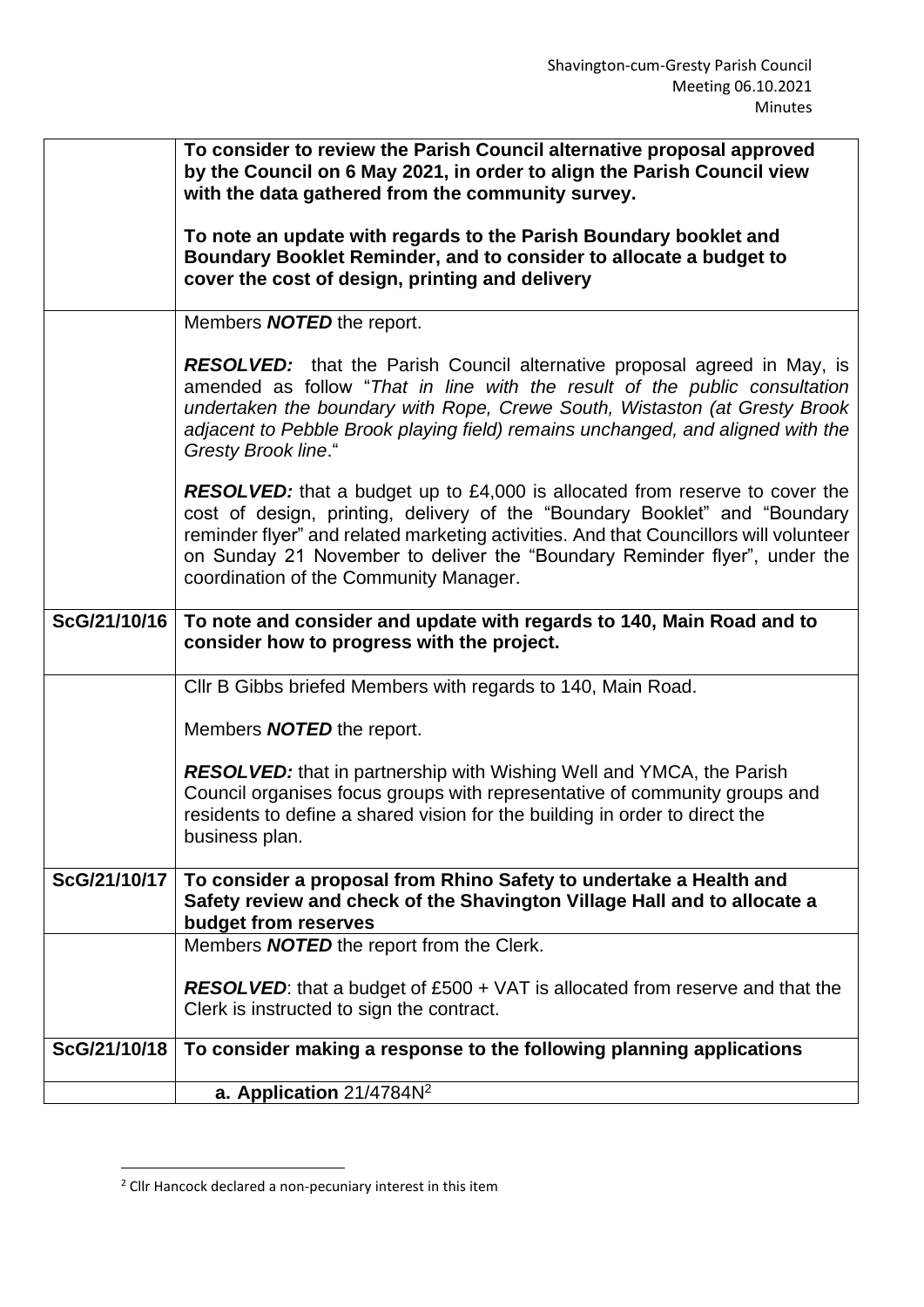|              | Proposal: Erection of a new Church and Community Space (Use<br>Classes F1(f)) F2(b) respectively) including associated access<br>road, parking, service provision and landscaping.<br>Location: New Church Development Site, CREWE ROAD,<br><b>SHAVINGTON</b><br>National Grid Ref: 370152.1344 351714.6634<br>Deadline: 20 October 2021<br><b>RESOLVED:</b> That the application is supported by the Parish Council<br>b. Application 21/4941N<br><b>Proposal:</b> Two storey extension to side of dwelling<br>Location: 49, PARK ESTATE, SHAVINGTON, CHESHIRE, CW2 5AW<br>National Grid Ref: 370670 352330<br>Deadline: 14 October 2021                                                                                                                                                                                                              |
|--------------|--------------------------------------------------------------------------------------------------------------------------------------------------------------------------------------------------------------------------------------------------------------------------------------------------------------------------------------------------------------------------------------------------------------------------------------------------------------------------------------------------------------------------------------------------------------------------------------------------------------------------------------------------------------------------------------------------------------------------------------------------------------------------------------------------------------------------------------------------------|
|              | <b>RESOLVED:</b> No comments                                                                                                                                                                                                                                                                                                                                                                                                                                                                                                                                                                                                                                                                                                                                                                                                                           |
| ScG/21/10/19 | To consider making responses to any urgent planning application<br>consultations that have arisen since this agenda was published                                                                                                                                                                                                                                                                                                                                                                                                                                                                                                                                                                                                                                                                                                                      |
|              | a. Application 21/0653N<br>Proposal: 4.no detached houses and ancillary works<br>Location: ADJ 16, HUNTERSFIELD, SHAVINGTON, CW2 5FB<br>Deadline: 18 October 2021                                                                                                                                                                                                                                                                                                                                                                                                                                                                                                                                                                                                                                                                                      |
|              | <b>RESOLVED:</b> that the comments previously submitted by the Parish Council are<br>restated.                                                                                                                                                                                                                                                                                                                                                                                                                                                                                                                                                                                                                                                                                                                                                         |
|              | "This is an application to vary a condition applied to approval 15/2783N, dated 1<br>December 2015 and that application expired on 30 November 2018 as no work<br>had commenced on site. Members were of the view that the variation application<br>is, therefore, invalid, as the planning permission had expired, and on that basis,<br>the application should be rejected and re-submitted as a full planning<br>application.                                                                                                                                                                                                                                                                                                                                                                                                                       |
|              | b) Members noted that Cheshire East Council (CEC) (Planning Enforcement)<br>has asserted that planning permission was gained under the [erroneous]<br>inclusion of this field in the original planning approval for the Shavington Triangle<br>site (12/3114N). This land strip was excluded from the final design for the<br>Shavington Triangle, which it is presumed is a consequence of this error.<br>Despite this, it was included in the Cheshire East Local Plan adopted in July<br>2017. If CEC is asserting that this site forms part of the overall strategic site,<br>then it must comply with the requirements of Policy LPS-9 in the Local Plan: the<br>Shavington/Wybunbury Triangle which requires developer provision of green<br>spaces ; contributions to highways and habitat improvements; and education and<br>health provision. |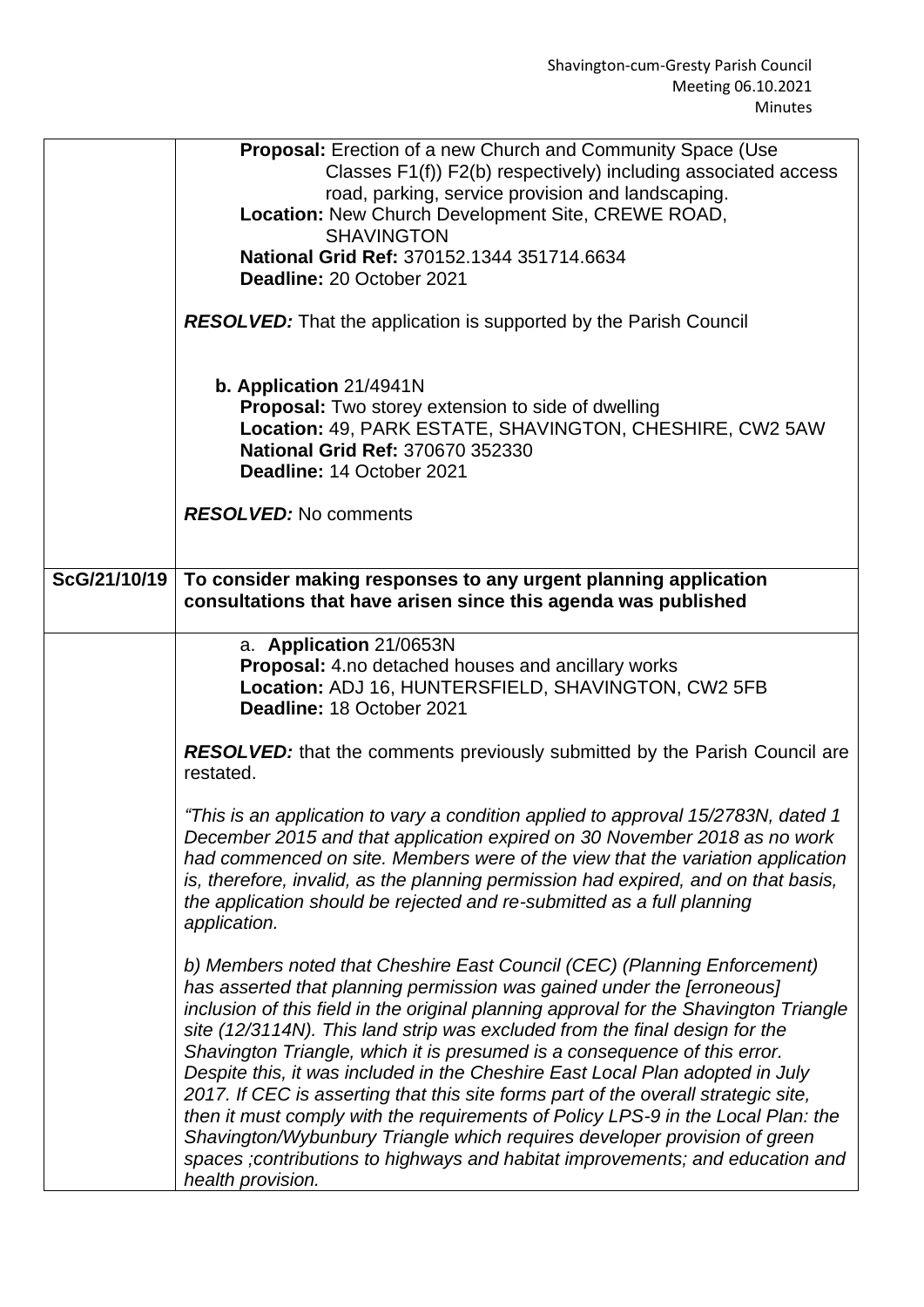*The Parish Council expects CEC to request the developer to make a provision which will ensure compliance with this policy.*

*c) The area of land shown on the plan is incorrect as it indicated that part of the garden of No. 16 is in the ownership of the applicant.*

*d) The proposed development will result in a house being built only 1 metre from the boundary of No.16 (i.e. adjacent to the strip of land which has been included on the site plan of the applicant) and will result in overlooking from the first floor of the new houses, into No. 16.*

*e) The access to the site will be practically through the driveway of No. 16 Huntersfield, and through an unadopted road. The Parish Council requests the Borough Council to give protection to the homeowners affected by the environmental impact of construction traffic travelling through such a constrained driveway. Moreover, the access only lends itself to either two or three properties of the type proposed; not four detached properties.*

*f) This strip of land acts as green gap between Huntersfield and the approved Shavington Triangle development. Cheshire East Council is asked to ensure that the loss of this green gap is in accordance with its own policies designed to protect these spaces.*

*g) The proposals suggest over-development of the site which is linear, and would be cramped in relation to other properties on the site.*

*h) The single access to the site will cause significant disruption to the residents during construction as there is no on-site parking or unloading throughout the development. The work could last for up to two years.*

*i)* The number of properties is excessive and should be reduced. Moreover, the *properties do not reflect the style of the surrounding Huntersfield properties. This is contrary to CEC's Local Plan. There are no 2½/3-storey houses in Huntersfield, and the planned windows will overlook neighbouring properties.*

*j)* There is no drainage plan submitted with the application. As such, it is difficult *for the Parish Council to ascertain how drainage from these properties will integrate with the system to be constructed as part of the Shavington Triangle Phase II. For this reason, the Parish Council requests that planning approval be deferred until an acceptable drainage plan is submitted. k) There have been multiple planning applications in respect of this strip of land, all of which have expired with, apparently, tenuous attempts at establishing commencement of work to ensure that the permission did not lapse.*

*l) The Parish Council is also of the view that this application should be determined by the Southern Planning Committee, rather than being a delegated decision.*"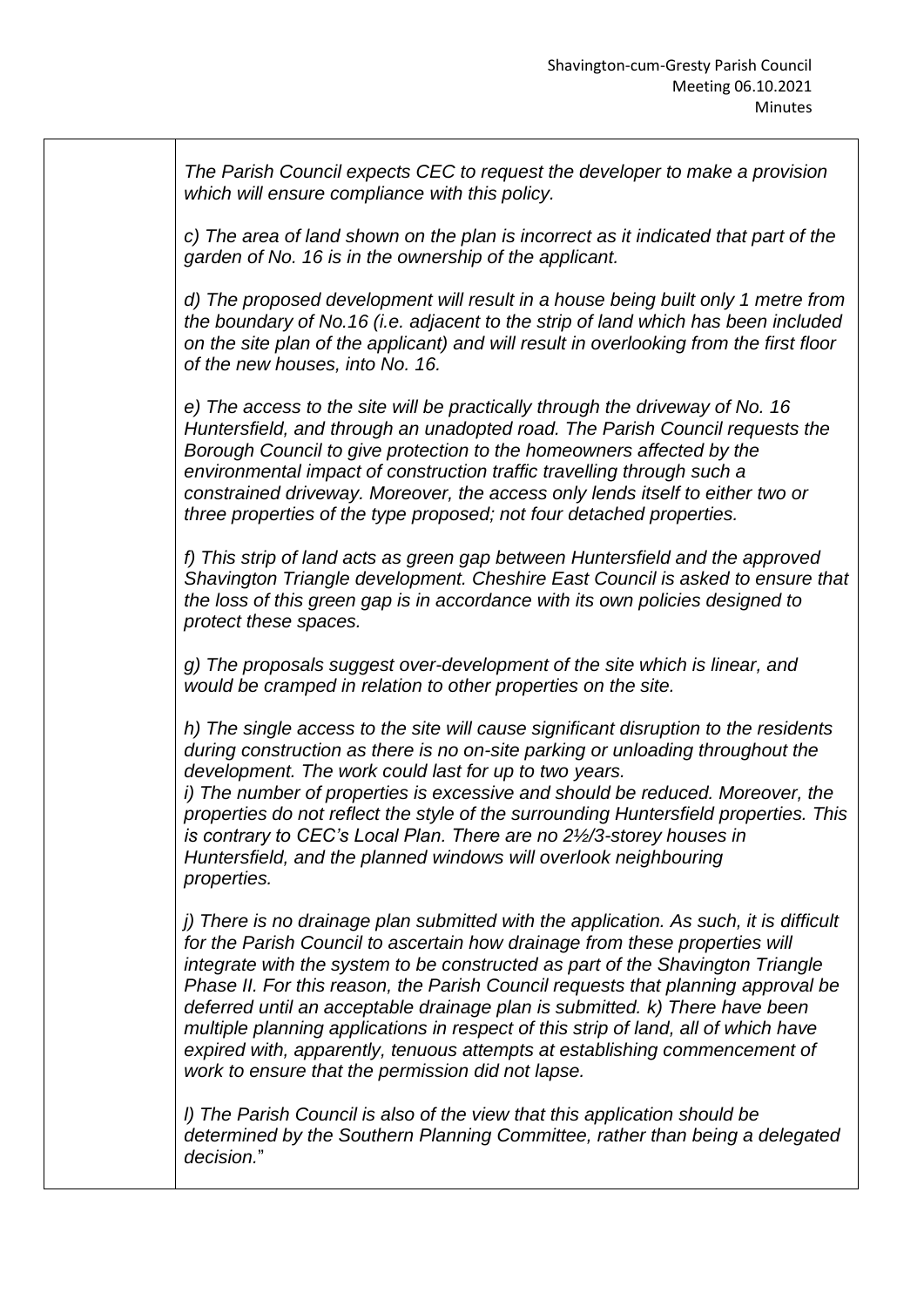| ScG/21/10/20 | To consider recommendations for the budget setting 2022/23 from the<br>following Committees:                                                                |
|--------------|-------------------------------------------------------------------------------------------------------------------------------------------------------------|
|              |                                                                                                                                                             |
|              | a. Staffing Committee                                                                                                                                       |
|              | b. Community and Engagement Committee<br>c. Finance Committee                                                                                               |
|              |                                                                                                                                                             |
|              | Members <b>NOTED</b> the DRAFT Committee budgets 2022/23.                                                                                                   |
|              | <b>RESOLVED:</b> that the Cheshire Pension Scheme is included into the budget draft                                                                         |
|              | for Members consideration and review.                                                                                                                       |
| ScG/21/10/21 | To receive and consider an update with regards to the Ground                                                                                                |
|              | Maintenance contract and any ad-hoc services needed                                                                                                         |
|              | Cllr Ferguson updated Members with regards to the item.                                                                                                     |
|              | Members <b>NOTED</b> the report.                                                                                                                            |
|              | <b>RESOLVED:</b> that the E&R Committee is instructed to review and consider the                                                                            |
|              | proposals received for the Ground Maintenance contract and to inform the budget                                                                             |
|              | setting accordingly <sup>3</sup>                                                                                                                            |
|              | <b>RESOLVED:</b> that the quote from Green Living Horticultural Itd for the following:                                                                      |
|              | a. planting schemes, village hall, the play area maintenance 3days £1370                                                                                    |
|              | b. New winter bedding plants and winter rose bed feed Total if £440<br>is accepted and the Clerk is instructed to confirm and pay the job accordingly       |
|              |                                                                                                                                                             |
|              | <b>RESOLVED:</b> That the E&R Committee is delegated to review and consider the<br>quote for the maintenance service from October 2021 to March 2022 within |
|              | budget and in line with the Council Finance Regulations.                                                                                                    |
| ScG/21/10/22 | To consider to allocate up to £700 from the Admin/Staff ICT budget to                                                                                       |
|              | purchase ITC equipment for the staff as detailed in the report                                                                                              |
|              | Members <b>NOTED</b> the report.                                                                                                                            |
|              | <b>RESOLVED:</b> that the Clerk is authorised to purchase the ICT equipment listed                                                                          |
|              | and a shredder up to £1000 (Admin/Staff cost centre – ICT cost code).                                                                                       |
| ScG/21/10/23 | To consider to allocate up to £300 from the Admin/Staff Staff Expenses                                                                                      |
|              | budget to purchase n.2 office chairs for the staff as detailed in the report                                                                                |
|              | Members <b>NOTED</b> the update.                                                                                                                            |
|              | <b>RESOLVED:</b> that the Clerk is authorised to purchase n.2 office chairs up to £300                                                                      |
|              | (Staff/Admin cost centre - Staff expense cost code)                                                                                                         |
| ScG/21/10/24 | To consider a proposal to review the Staffing Committee ToR                                                                                                 |
|              | Members <b>NOTED</b> the update.                                                                                                                            |

<sup>3</sup> Cllr Hancock left 2103hrs